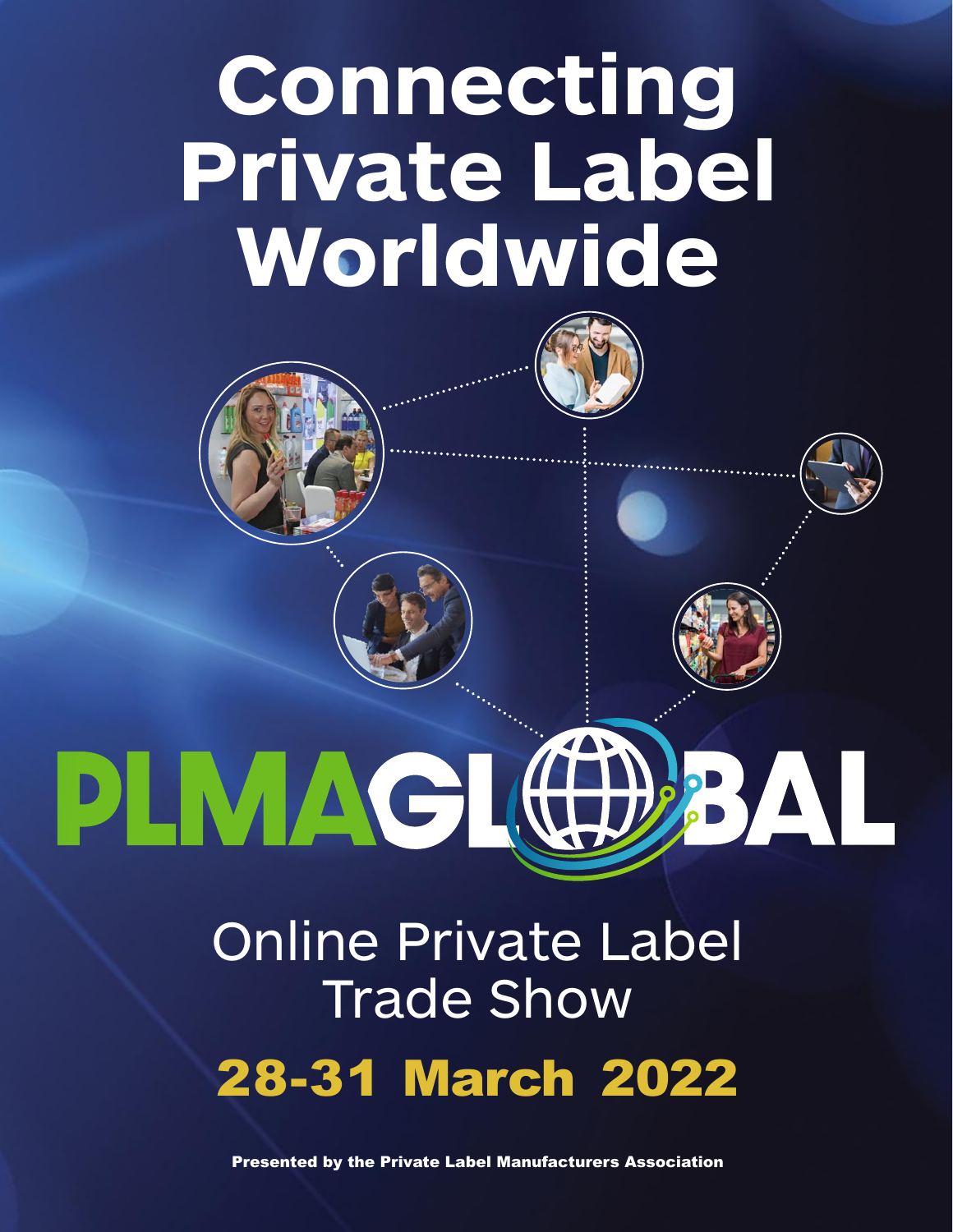#### EFFICIENT APPOINTMENT SCHEDULING

PLMA Global's format allows buyers to join the event as it fits their schedule and time zone. To make the event time-efficient for everyone, buyers will be able to request video call appointments from exhibitors in advance, before the show opens. Video calls can be one-on-one but they can also be group calls with multiple participants, exhibitors as well as buyers. Supported by video conferencing platform Jitsi Meet, the calls allow for everything you are used to in daily business, including screen sharing and virtual backgrounds.

When a buyer requests a video appointment, an instant e-mail notification with a direct login link goes out to the exhibitor. Once appointment date and time have been confirmed, a unique video meeting link is created and sent to all meeting participants.

#### PLMA LIVE! PROGRAMMING

As the event is global, PLMA's unique video news network PLMALive! will provide news items, interviews and other coverage tailored to the global private label industry on a daily basis. In addition, there will be an online version of PLMA's unique Idea Supermarket.

#### BUYER & VISITOR TOOLS

Buyers and visitors will be able to find the quality products they are used to from PLMA - from food, snacks, and beverages to health and beauty, household and kitchenware. PLMA Global's online search functionality allows for quickly finding suppliers by company name, product category, description or trend, by country or continent, or by any combination of the above. In addition, it is possible to source products using the photo gallery view. Buyers wishing to connect with exhibitors can schedule video appointments in advance or request an instant video call during show days. They can also exchange virtual business cards with exhibitors of their interest, or use chat tools to communicate.



exhibitors will be able to list their personnel for buyers to contact with, including languages spoken and profile pictures. Exhibitor personnel that is logged in will display as 'online' and can be contacted directly for video calls. Offline personnel will receive e-mail notifications with a quick login link when buyers are requesting appointments.



#### CONNECTING PRIVATE LABEL WORLDWIDE

PLMA Global will enable manufacturers from around the world to meet with buyers from PLMA's industry-defining Amsterdam and Chicago events combined - regardless of their home country. It will be your online connection to retail and wholesale buyers from supermarkets, hypermarkets, discounters, drugstores, department stores, specialty shops, online shops and more.

This is the online event where you can show your products to the world and talk about your latest innovations, packaging and marketing ideas. Along with hundreds of other exhibitors and their products, PLMA Global will be the digital hub for the private label industry.



#### THE SUPPLY CHAIN IS A 24/7 CHALLENGE. PLMA GLOBAL CAN HELP

As the world navigates its way out of the pandemic, the disruption to retailing and the store brands industry continues. Foremost among today's challenges is the reliable flow of products from source to marketplace. The online PLMA

Global trade show can help mitigate supply chain issues by providing a convenient, secure, and information-rich platform where retailers can engage with current, and prospective private label suppliers.

They can collectively look for optimum ways to move goods by evaluating their respective supply chain capabilities and, if necessary, diversifying their partnership community. Quality, innovation, and the cost of products will always be attributes retailers will look for in their supply partners, but right now availability, continuity and on-time delivery are paramount.

#### EXHIBITOR TOOLS

Exhibitors receive one entire webpage within the PLMA Global platform and will be able to display their company logo, pictures of their most important featured products with detailed descriptions, as well as additional company and product information shared through downloadable documents or promotional videos, including search engine keywords. In addition,



# **Connecting Private Label Worldwide**

### Online Private Label Trade Show • 28-31 March 2022

**To request an application to exhibit, e-mail: plmaglobal@plma.nl or call: +31 20 575 3032**